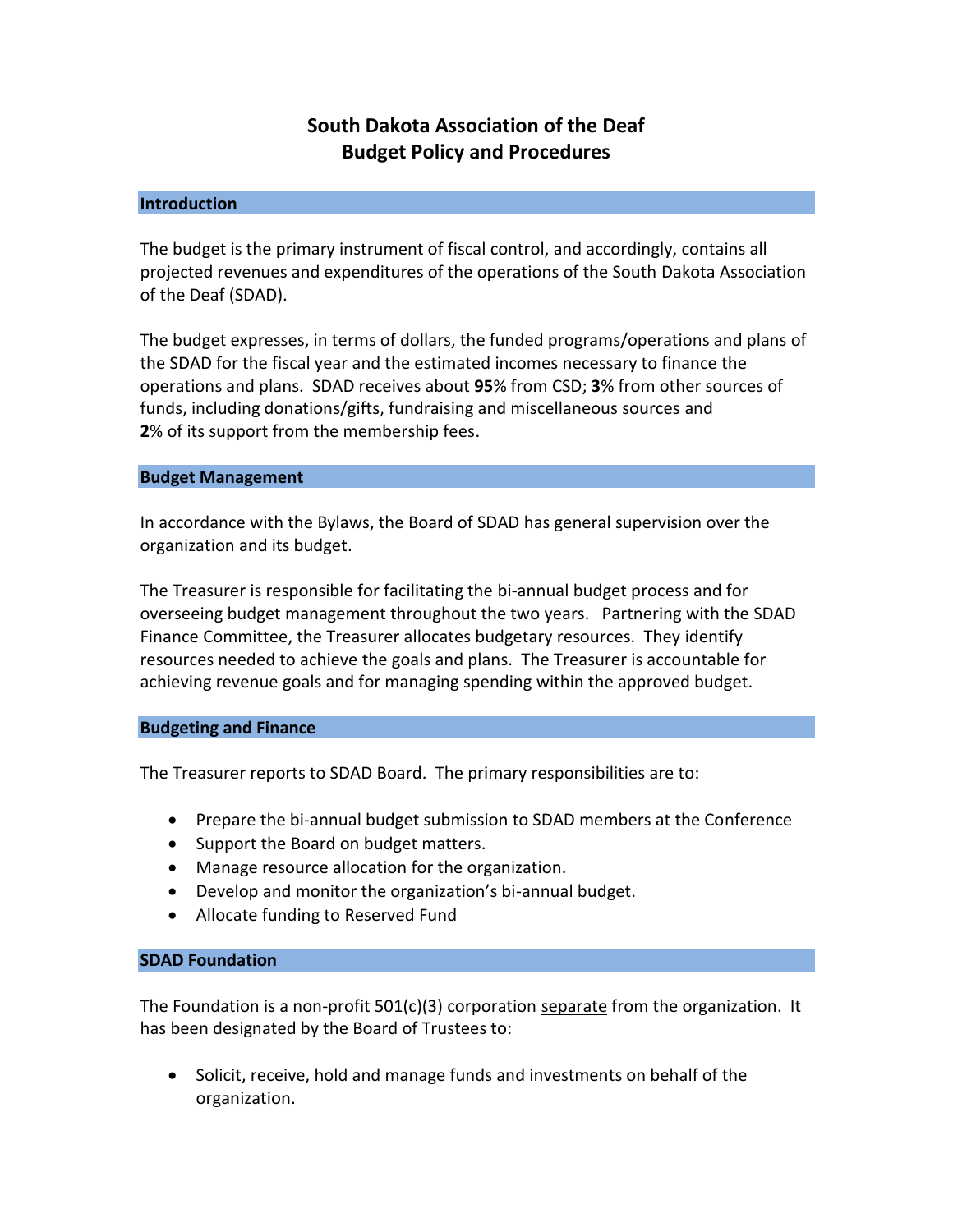- Ensure professional management and stewardship of the contributions to support specific programs and projects.
- Maintain strict adherence to donors' philanthropic intentions.

# **Fund Accounting**

Fund accounting is the method of classifying resources into categories according to the purpose of use. Each fund is self-balancing and has separate assets, liabilities and a fund balance. The broad fund groups currently being utilized by the organization are:

- **General Funds** are earned revenues generated by the organization operations and used for such purposes as general operations, sponsorship, etc.
- **Permanent Restricted Funds** are restricted for specific purposes such as Conference/Hall of Fame, SDAD Games, SDSD Reunion and Youth
- **Temporary Restricted Funds** are for programs such as Outreach, Cultural Heritage and LEAD-K.
- **Reserved Fund** is an unrestricted fund balance set aside to stabilize the organization's finances by putting money set aside to cover possible unforeseen future expenses.

The Board can establish **Temporary Restricted Funds** any time and they can either close or delete them during the board meetings.

**Permanent Restricted Funds** can establish and either close or delete by the members at the bi-annual conference.

The Board shall follow SDAD Finance Committee Policy and Procedures

SDAD shall allocate 75% of money received from CSD to the SDAD Foundation each year.

# **Budget Surplus**

The members at the bi-annual conference will determine what to do with Budget Surplus. The budget surplus can be allocated to either Reserved Fund or SDAD Foundation. Or it can be "Carry-Over" to the next fiscal year. The SDAD Finance Committee will make recommendations for the members' consideration.

## **Fiscal Year and Accounting**

The fiscal year begins on July  $1<sup>st</sup>$  and ends on June 30<sup>th</sup>. Within a fiscal year, there are 12 accounting periods, one for each month, starting with July as accounting period 1 and ending with June as accounting period 12. Financial activity sometime occurs on a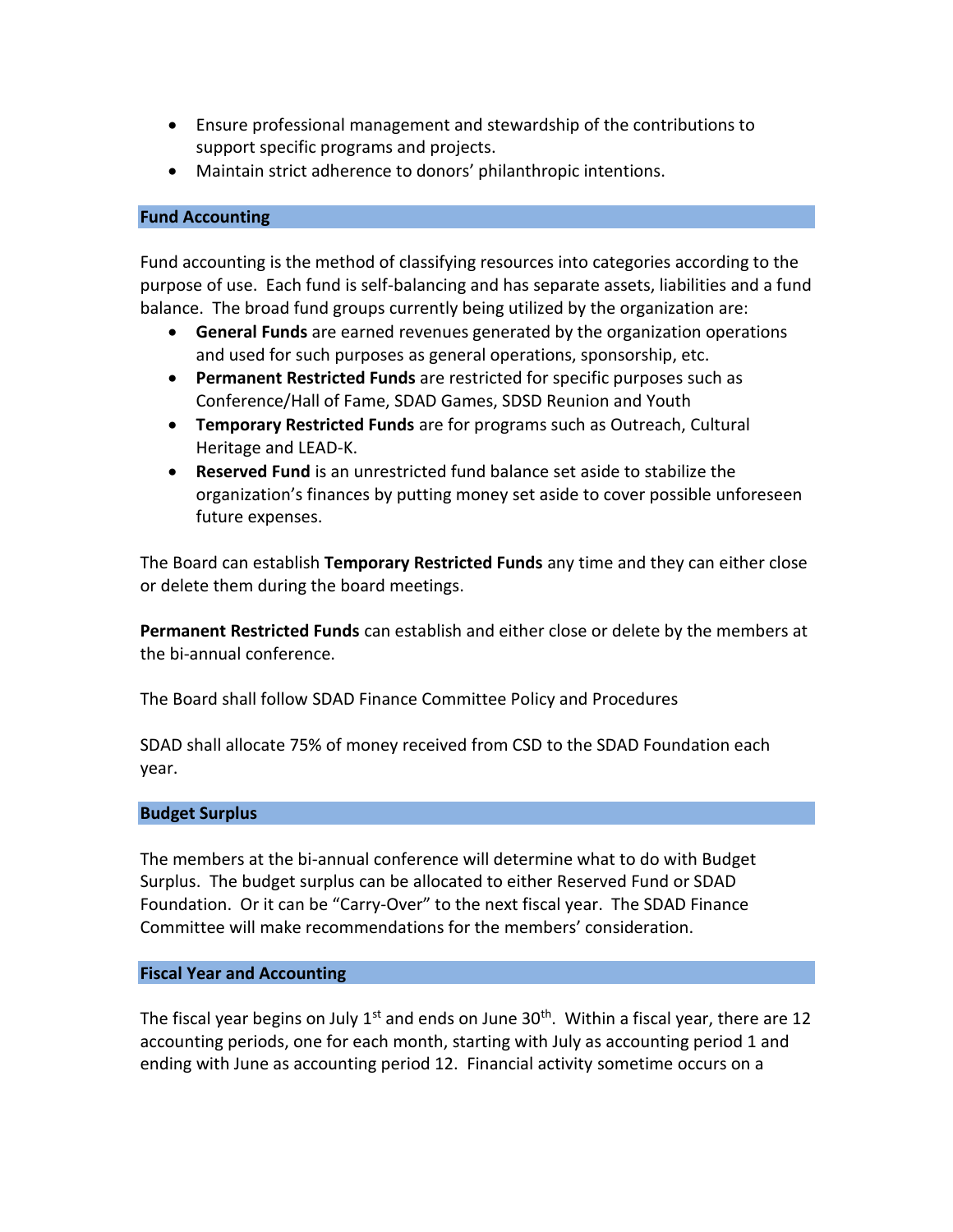quarterly basis, representing 3-month periods. For example, July-September is the First Quarter. October-December is the Second Quarter, and so on.

### **Revenue, Expenses, Net Income – A Balance Budget**

Proper accounting practice requires that the organization keeps track of and classify financial activity. Here are basic classifications used in managing budget day-to-day are:

**Revenues** (i.e. Income or Funding Source) are earning that come into the organization. Revenues may include membership fees, donations, interest earned, fundraising, etc.

**Expenses** (Expenditures or Spending or Funding Uses) represent purchases and other costs paid out by the organization such as supply vendors, insurances, consultants, travel-related, rent, and so on.

**Net Income** (Surplus or Deficit) is the mathematical difference between revenue and expense. When revenues are greater than expense, the amount represents a "surplus". When expenses exceed revenue this is a "deficit."

**Balanced Budget** a non-profit organization may not earn profits. Nor should it run deficits. Therefore the budget must be balanced to establish the discipline of maintaining expenditures within the expected revenues for the fiscal year.

### **Budgets vs. Actuals – Basics**

A **budget** is a plan or forecast of revenue, expenses, or both, for a future specified time frame such as a fiscal year. An approved expense budget serves as a spending allowance. Spending in accordance with a budget plan helps fulfill goals and helps ensure that the organization spends only as much as it earns. A budget is also a mechanism for controlling spending within a financial system.

The **base budget** is the original Conference members approved budget at the start of a fiscal year, plus any permanent adjustments that were designated as original so as to become part of the base budget for the future.

**Actuals** are the real financial transactions of revenues coming in and expenditures going out. This differs from budgets, which are a forecast and approved spending plan, not actual income or expense.

**Accounting** refers to the processes involved in recording all actual financial transactions in the financial system.

**Journals** are the methodology used for recording all budgetary and actual financial activity.